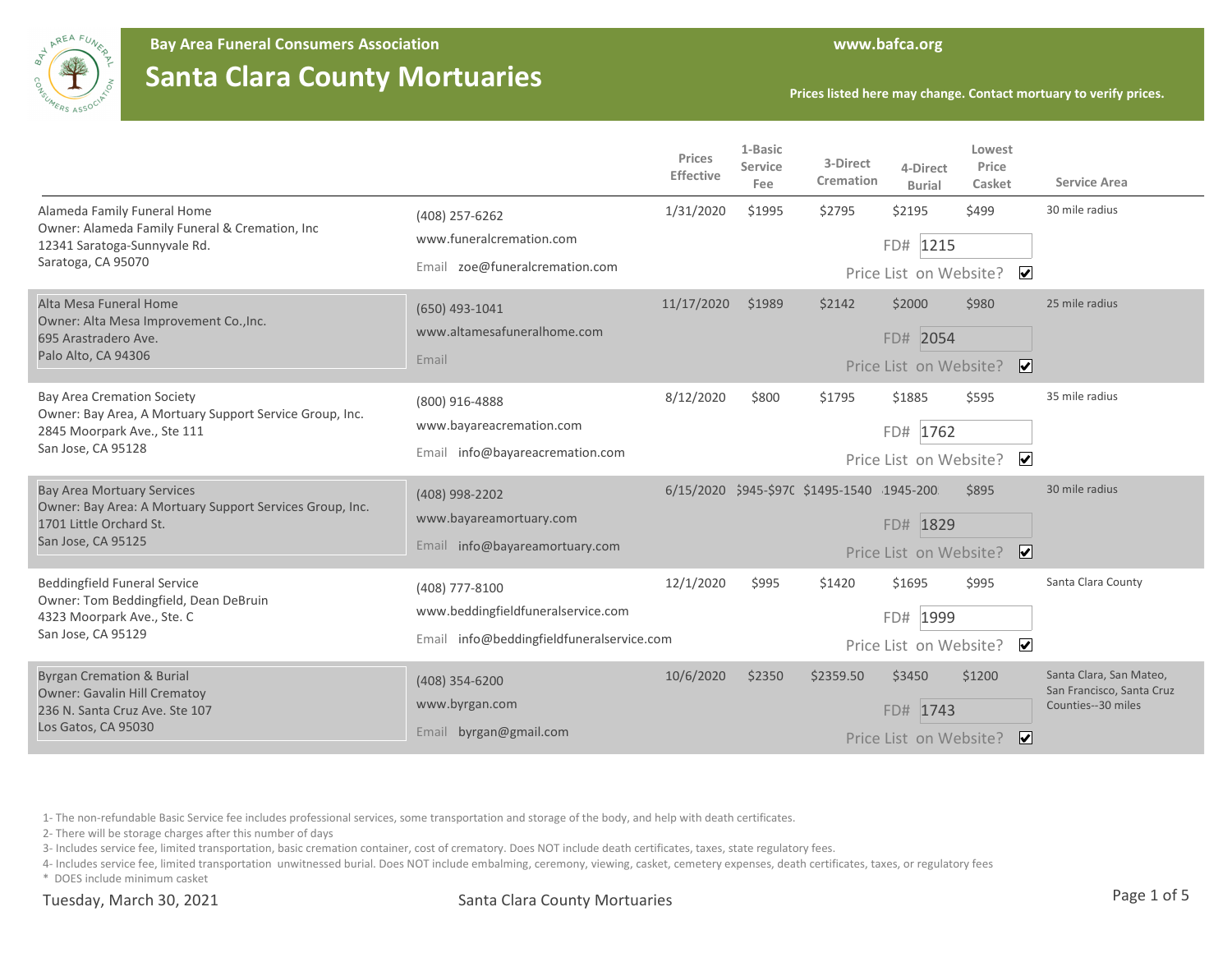|                                                                                                                                    |                                                                                                 | Prices<br><b>Effective</b> | 1-Basic<br>Service<br>Fee | 3-Direct<br>Cremation  | 4-Direct<br><b>Burial</b> | Lowest<br>Price<br>Casket | <b>Service Area</b>                                  |  |
|------------------------------------------------------------------------------------------------------------------------------------|-------------------------------------------------------------------------------------------------|----------------------------|---------------------------|------------------------|---------------------------|---------------------------|------------------------------------------------------|--|
| <b>California Cremation Society</b><br>Owner: Neptune Society of Central California<br>586 N. First St. #107<br>San Jose, CA 95112 | (800) 816-5777                                                                                  | 4/10/2012                  | \$395                     | \$895                  | <b>NA</b>                 | <b>NA</b>                 | San Benito, Monterey,<br>Santa Cruz, Santa Clara,    |  |
|                                                                                                                                    | www.california-cremation.com                                                                    |                            |                           |                        | FD# 1271                  |                           | San Mateo, San<br>Francisco, Alameda &               |  |
|                                                                                                                                    | Email calcremccs@gmail.com                                                                      |                            |                           |                        | Price List on Website?    |                           | Contra Costa Counties                                |  |
| Casa Funeral San Jose<br><b>Owner: Sergio Gomez</b>                                                                                | (408) 239-4757                                                                                  | 9/1/2020                   | \$1500                    | \$960                  | \$1800                    | \$695                     | 20 mile radius; prices<br>given are for cash; credit |  |
| 593 Bird Ave.                                                                                                                      |                                                                                                 |                            |                           |                        | FD# 2398                  |                           | cards use is higher;<br>checks not accepted.         |  |
| San Jose, CA 95125                                                                                                                 | Email casafuneral@gmail.com                                                                     |                            |                           |                        | Price List on Website?    |                           |                                                      |  |
| Chapel of Flowers Funeral Home<br><b>Owner: Susan Salmon</b>                                                                       | (408) 294-9663                                                                                  | 1/9/2020                   | \$1875                    | \$1178                 | \$1812                    | \$450                     | 20 mile radius                                       |  |
| 900 S. 2nd St.                                                                                                                     | www.chapelofflowersfuneral.com                                                                  |                            |                           | FD# 189                |                           |                           |                                                      |  |
| San Jose, CA 95112                                                                                                                 | Email chapelofflowers@gmail.com                                                                 |                            |                           |                        | Price List on Website?    |                           |                                                      |  |
| Cunningham Affordable Burial & Cremation<br><b>Owner: Drew McCarter</b>                                                            | (408) 298-9500                                                                                  | 1/1/2021                   | \$995                     | \$895                  | \$1050                    | \$495                     | 50 mile radius                                       |  |
| 3140 DeLaCruz Blvd.                                                                                                                | [no web page]                                                                                   |                            |                           | FD# 1532               |                           |                           |                                                      |  |
| Santa Clara, CA 95054                                                                                                              | Email drewmccarter@netzero.com                                                                  |                            |                           |                        | Price List on Website?    |                           |                                                      |  |
| Cusimano Family Colonial<br>Owner: Sherri & Matt Cusimano                                                                          | (650) 968-4453                                                                                  | 1/1/2020                   | \$1995                    | \$2580.85              | \$3070                    | \$750                     | Santa Clara County                                   |  |
| 96 W. El Camino Real                                                                                                               | www.cusimanocolonial.com                                                                        |                            |                           |                        | FD# 1041                  |                           |                                                      |  |
| Mountain View, CA 94040                                                                                                            | Email cusimanocolonial@sbcglobal.net                                                            |                            |                           |                        | Price List on Website?    | $\overline{\mathbf{v}}$   |                                                      |  |
| Darling & Fischer Campbell Memorial Chapel                                                                                         | (408) 379-5010                                                                                  | 7/27/2020                  | \$3495                    | \$3290                 | \$3025                    | \$495                     | 20 mile radius                                       |  |
| <b>Owner: Carriage Services</b><br>231 E. Campbell Ave<br>Campbell, CA 95008                                                       | www.darlingandfischercampbellmemorialchapel.com                                                 |                            |                           |                        | FD# 898                   |                           |                                                      |  |
|                                                                                                                                    | Email wecare@darlingandfischercampbellmemorialchapel.com                                        |                            |                           |                        | Price List on Website?    |                           |                                                      |  |
| Darling & Fischer Chapel of The Hills<br><b>Owner: Carriage Services</b><br>615 N. Santa Cruz Ave<br>Los Gatos, CA 95030           | (408) 354-7740                                                                                  | 7/27/2020                  | \$3495                    | \$3290                 | \$3025                    | \$495                     | 20 mile radius                                       |  |
|                                                                                                                                    | www.darlingandfischerchapelofthehills.com<br>Email wecare@darlingandfischerchapelofthehills.com |                            |                           |                        | 940<br>FD#                |                           |                                                      |  |
|                                                                                                                                    |                                                                                                 |                            |                           | Price List on Website? |                           |                           |                                                      |  |

2- There will be storage charges after this number of days

3- Includes service fee, limited transportation, basic cremation container, cost of crematory. Does NOT include death certificates, taxes, state regulatory fees.

4- Includes service fee, limited transportation unwitnessed burial. Does NOT include embalming, ceremony, viewing, casket, cemetery expenses, death certificates, taxes, or regulatory fees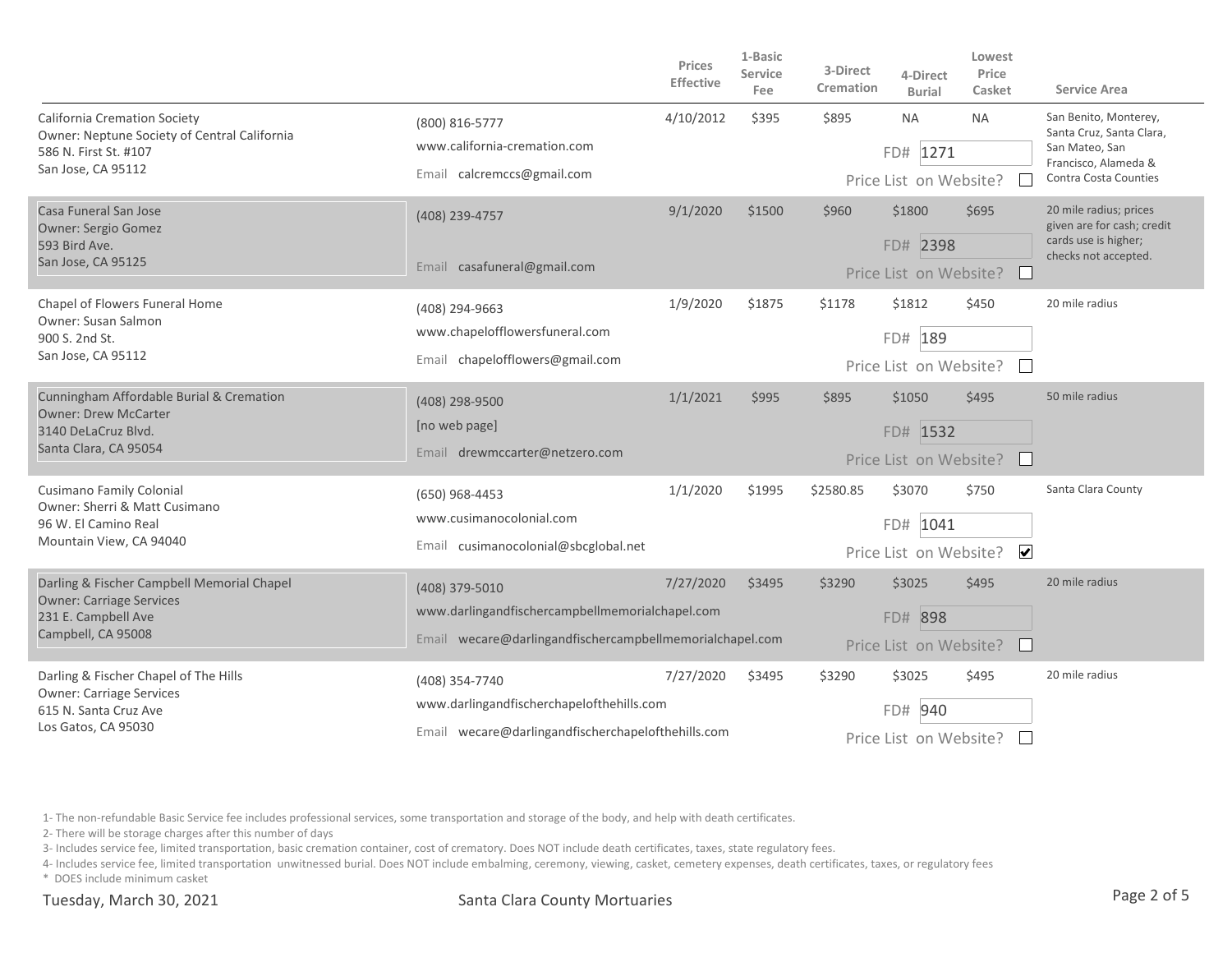|                                                                                                                                               |                                                                                                           | Prices<br><b>Effective</b> | 1-Basic<br>Service<br>Fee | 3-Direct<br>Cremation | 4-Direct<br><b>Burial</b>                     | Lowest<br>Price<br>Casket      | <b>Service Area</b> |
|-----------------------------------------------------------------------------------------------------------------------------------------------|-----------------------------------------------------------------------------------------------------------|----------------------------|---------------------------|-----------------------|-----------------------------------------------|--------------------------------|---------------------|
| Darling & Fischer Garden Chapel<br><b>Owner: Carriage Services</b><br>471 E. Santa Clara St.<br>San Jose, CA 95112                            | (408) 998-2226<br>www.darlingandfischergardenchapel.com<br>Email wecare@darlingandfischergardenchapel.com | 7/27/2020                  | \$3495                    | \$3290                | \$3025<br>FD# 557<br>Price List on Website?   | \$495                          | 20 mile radius      |
| Habing Family Funeral Home<br>Owner: James & Steven Habing<br>129 4th St.<br>Gilroy, CA 95020                                                 | (408) 847-4040<br>www.habingfamilyfuneralhome.com<br>Email jimh@habingfamily.com                          | 11/26/1019                 | \$2350                    | \$2359.50             | \$3450<br>FD# 791<br>Price List on Website?   | \$1195<br>$\blacktriangledown$ | 30 mile radius      |
| Lima & Campagna Sunnyvale Mortuary<br>Owner: SJC Funeral Care Inc.<br>1315 Hollenbeck Ave.<br>Sunnyvale, CA 94087                             | (408) 736-1315<br>www.limacampagnasv.com<br>Email limacampagnasv@gmail.com                                | 6/1/2020                   | \$2250                    | \$2100                | \$2140<br>FD# 1961<br>Price List on Website?  | \$175                          | 30 mile radius      |
| Lima Campagna Johnson Funeral Home<br>Owner: Saratoga-Cupertino Funeral & Cremation Serv., Inc<br>17720 Monterey Rd.<br>Morgan Hill, CA 95037 | (408) 779-7990<br>www.limafamilymortuaries.com<br>Email limacampagnamh@yahoo.com                          | 1/2/2020                   | \$1,995                   | \$20000               | \$2,695<br>FD# 2270<br>Price List on Website? | \$175                          | 30 miles            |
| Lima Family Erickson Memorial Chapel<br>Owner: Service Corp International (Dignity)<br>710 Willow St.<br>San Jose, CA 95125                   | (408) 295-5160<br>www.limafamilyericksonmemorial.com<br>Email limafamilysanjose@yahoo.com                 | 11/2/2020                  | \$2875                    | \$2920                | \$3795<br>FD# 128<br>Price List on Website?   | \$395                          | 30 mile radius      |
| Lima Family Santa Clara Mortuary<br>Owner: Service Corp. International<br>466 N. Winchester Blvd.<br>Santa Clara, CA 95050                    | (408) 296-2977<br>www.limafamilysantaclara.com<br>Email                                                   | 7/6/2020                   | \$4040                    | \$4170                | \$4595<br>FD# 93<br>Price List on Website?    | \$535                          | 50 mile radius      |
| Lima-Campagna- Alameda Mission Chapel of San Jose<br>Owner: San Jose Funeral Care Inc.<br>600 S. 2nd St.<br>San Jose, CA 95112                | (408) 288-9188<br>www.limacampagnamortuaries.com<br>Email limacampagnasj@yahoo.com                        | 1/1/2020                   | \$1940                    | \$2140                | \$1695<br>FD# 1949<br>Price List on Website?  | \$175                          | 30 mile radius      |

2- There will be storage charges after this number of days

3- Includes service fee, limited transportation, basic cremation container, cost of crematory. Does NOT include death certificates, taxes, state regulatory fees.

4- Includes service fee, limited transportation unwitnessed burial. Does NOT include embalming, ceremony, viewing, casket, cemetery expenses, death certificates, taxes, or regulatory fees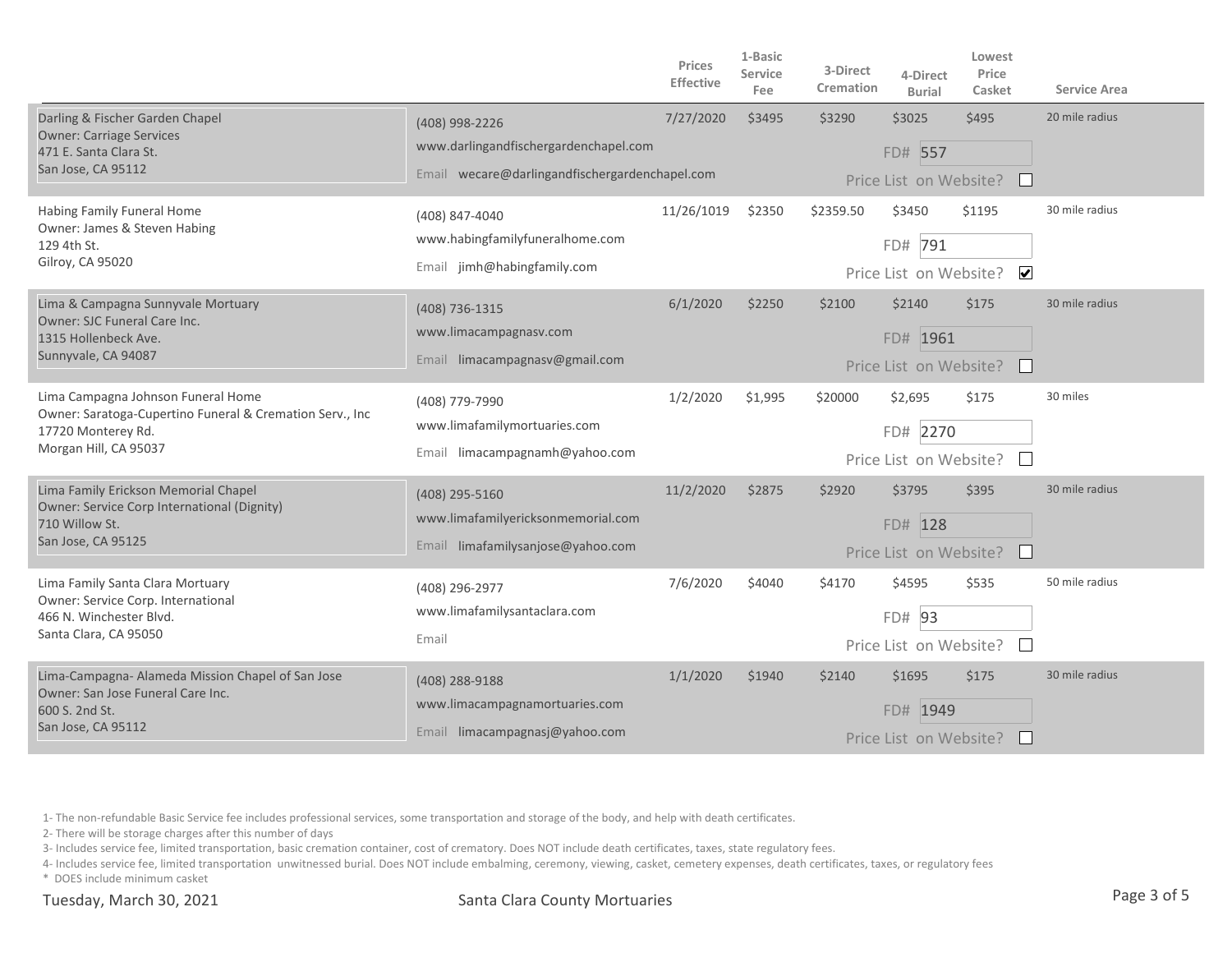|                                                                                                                                                               |                                                                                         | <b>Prices</b><br><b>Effective</b> | 1-Basic<br><b>Service</b><br>Fee | 3-Direct<br>Cremation | 4-Direct<br><b>Burial</b>                       | Lowest<br>Price<br>Casket        | <b>Service Area</b>                                          |
|---------------------------------------------------------------------------------------------------------------------------------------------------------------|-----------------------------------------------------------------------------------------|-----------------------------------|----------------------------------|-----------------------|-------------------------------------------------|----------------------------------|--------------------------------------------------------------|
| Martinez Family Funeral Home<br>Owner: Martinez & Barba, Inc., Farmersville, CA<br>1680 Alum Rock Ave.<br>San Jose, CA 95116                                  | (408) 347-8674<br>www.martinezfamilyfuneralhomes.com<br>Email martinezfuneral@gmail.com | 2/15/2016                         | \$1350                           | \$880                 | \$1950*<br>FD# 1998<br>Price List on Website?   | \$500<br>$\mathbf{L}$            | Santa Clara County/25<br>miles radius                        |
| <b>Mountain View Funeral &amp; Cremation Service</b><br>Owner: Saratoga-Cupertino Funeral & Cremation Svc., Inc.<br>805 Castro St.<br>Mountain View, CA 94041 | (650) 067-5556<br>www.cremationfuneralhomes.com<br>Email info@cremationfuneralhomes.com | 1/1/2020                          | \$895                            | \$695                 | \$1800<br>FD# 2114<br>Price List on Website?    | \$628<br>$\overline{\mathbf{v}}$ | 30 mile radius                                               |
| Muslim Community Assn. Funeral Home<br>Owner: Muslim Community Assn.<br>1755 Catherine St.<br>Santa Clara, CA 95050                                           | (408) 709-4586<br>www.mcabayarea.org<br>Email funeral@mcabayarea.org                    | 1/1/2021                          | \$1050                           | N/A                   | 1500*<br>FD# 2206<br>Price List on Website?     | \$95<br>$\overline{\mathbf{v}}$  | 30 mile radius                                               |
| Neptune Society of Central California<br>Owner: Buck Kamphausen<br>798 S. Second St.<br>San Jose, CA 95112                                                    | (408) 287-8700<br>www.neptunecremation.com<br>Email visit website to send email         | 10/1/2020                         | \$395                            | \$2395                | <b>NA</b><br>FD# 1322<br>Price List on Website? | <b>NA</b><br>$\mathbf{I}$        | Santa Clara, Monterey,<br>Santa Cruz, San Benito<br>Counties |
| Oak Hill Funeral Home & Memorial Park<br>Owner: Service Corporation International (Dignity)<br>300 Curtner<br>San Jose, CA 95125                              | (408) 297-2447<br>www.oakhillfuneral.com<br>Email sherry@oakhillmemorial.com            | 11/2/2020                         | \$4100                           | \$3935                | \$4695<br>FD# 991<br>Price List on Website?     | \$545                            | 50 mile radius                                               |
| Sacred Space Memorial, Inc.<br>Owner: Sared Space Memorial Inc.<br>175 Bernal Rd., Suite 100-14<br>San Jose, CA 95119                                         | (408) 863-2513<br>www.sacredspacememorial.com<br>Email barry@sacredspacememorial.com    | 2/22/2020                         | \$1300                           | \$1320                | \$1695<br>FD# 2237<br>Price List on Website?    | \$895<br>$\overline{\mathbf{v}}$ | 25 mile radius                                               |
| San Jose Funeral Service<br>Owner: Funeral Shoppe, Inc.<br>1050 S. Bascom Ave.<br>San Jose, CA 95128                                                          | (408) 288-8383<br>www.sanjosefuneralservices.com<br>Email mlbrownfamily2@comcast.net    | 9/23/2018                         | \$1495                           | \$1695                | \$2395<br>FD#<br>1543<br>Price List on Website? | \$995<br>$\blacktriangledown$    | 50 mile radius                                               |

2- There will be storage charges after this number of days

3- Includes service fee, limited transportation, basic cremation container, cost of crematory. Does NOT include death certificates, taxes, state regulatory fees.

4- Includes service fee, limited transportation unwitnessed burial. Does NOT include embalming, ceremony, viewing, casket, cemetery expenses, death certificates, taxes, or regulatory fees